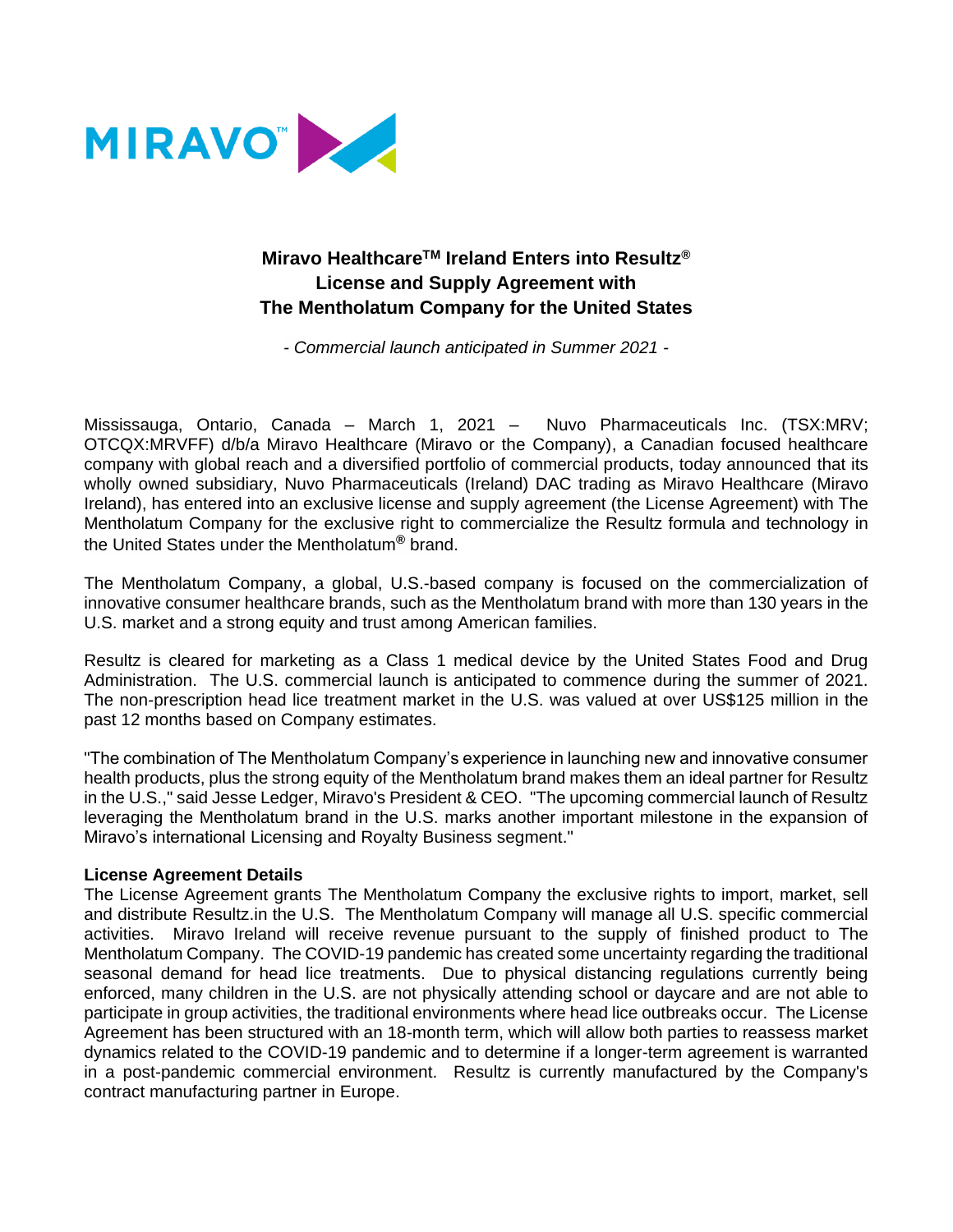# **About Resultz**

Resultz is a pesticide-free pediculicide rinse that addresses the challenge of increasing pesticide resistance in lice and concerns about patient safety through exposure to pesticides. In as little as a 5 minute application (the shortest treatment time for head lice products in the U.S.), Resultz acts to disrupt the wax covering of the head louse resulting in their dehydration and death. Resultz lice and egg removal kit facilitates removal of lice, nymphs and nits with efficacy of up to 100% when used as directed. If necessary, a second application approximately 7-10 days later will eliminate any remaining lice. The Resultz lice and egg removal kit and its unique physical mechanism of action allows Resultz to work even with pesticide resistant super lice. Resultz is indicated for treating both children and adults. It has an excellent safety profile and contains active ingredients commonly found in many cosmetic products. Resultz was first launched in the United Kingdom and Ireland in 2005 and more than ten million patients have been treated globally to-date. Current global licensees include Reckitt Benckiser Group PLC, Heumann Pharma GmbH & Co. and Fagron Belgium NV. Resultz is also pending registration in Japan, where the local license is held by Sato Pharmaceutical Co. Ltd. Resultz is protected by a portfolio of 35 issued patents globally.

# **About The Mentholatum® Brand**

Since 1889, mothers have soothed their children when they were sick with Mentholatum chest rubs – applied with the power of a loving touch. In the U.S., Mentholatum is a topical relief expert addressing common cough and cold symptoms with natural menthol remedies, while being a highly trusted family brand passed from generation to generation. The trust mom has that Mentholatum will help them take care of themselves and their families as a home staple brand has allowed Mentholatum to expand its equity into different segments globally (including skin care, lip care, pain relief, personal products, and cough and cold treatments). In the U.S. in 2020, Resultz, branded as Mentholatum Lice, showed a very strong purchase interest among moms in quantitative research conducted by The Mentholatum Company.

# **About Miravo Healthcare**

Miravo is a Canadian focused, healthcare company with global reach and a diversified portfolio of commercial products. The Company's products target several therapeutic areas, including pain, allergy, neurology and dermatology. The Company's strategy is to in-license and acquire growth-oriented, complementary products for Canadian and international markets. Miravo's head office is located in Mississauga, Ontario, Canada, the international operations are located in Dublin, Ireland and the Company's manufacturing facility is located in Varennes, Québec, Canada. The Varennes facility operates in a Good Manufacturing Practices (GMP) environment respecting the U.S, Canada and E.U. GMP regulations and is regularly inspected by Health Canada and the U.S. Food and Drug Administration. For additional information, please visit [www.miravohealthcare.com.](http://www.miravohealthcare.com/)

# **About The Mentholatum Company**

Mentholatum was founded in 1889 in Wichita, Kansas and grew into a global health and wellness company with a reputation for quality and value. In 1988, Rohto Pharmaceutical Company, Ltd. acquired The Mentholatum Company. Rohto Pharmaceutical Company, Ltd. was founded in 1899 in Osaka, Japan, and today it is the second largest consumer health company in Japan, commercializing with The Mentholatum Company in more than 110 countries. Establishing its position as a global health and wellness company, Rohto provides non-prescription pharmaceutical, healthcare, and cosmetic products worldwide. Driven by scientific research, technology, and keeping a pulse on consumers' aspirations, The Mentholatum Company is dedicated to providing effective solutions for consumers' personal needs through developing high quality, innovative new products. The Mentholatum Company in the U.S. commercializes a number of recognized, national brands, including Oxy® Acne Medications, Mentholatum®, Softlips® Lip Care, Hada Labo Tokyo™ Skin Care, Red Cross® Oral Care, Rohto® Cooling Eye Drops and Phisoderm® among other brands.